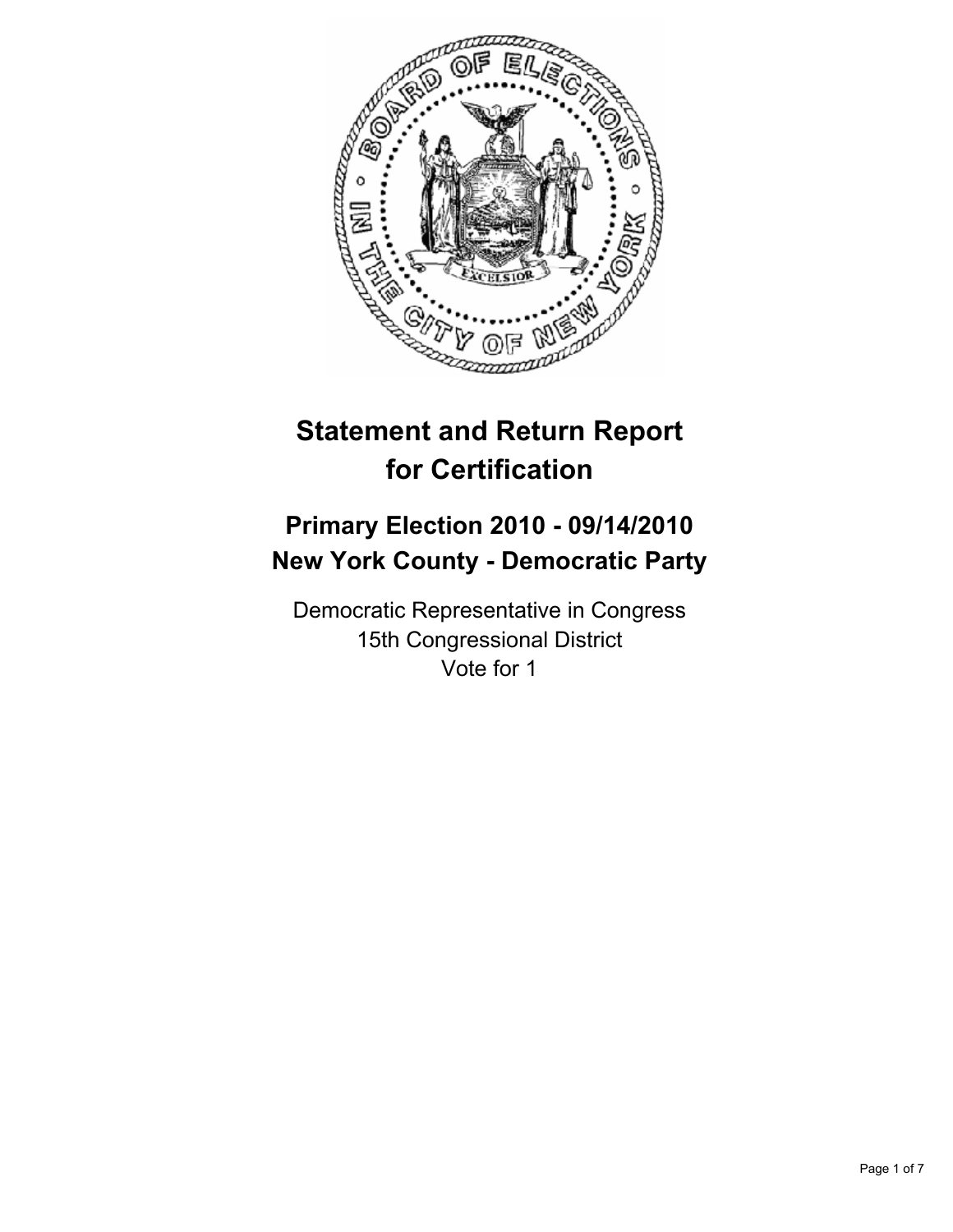

| <b>PUBLIC COUNTER</b>         | 2,002          |
|-------------------------------|----------------|
| <b>EMERGENCY</b>              | 0              |
| ABSENTEE/MILITARY             | 85             |
| <b>FEDERAL</b>                | 41             |
| <b>AFFIDAVIT</b>              | 26             |
| <b>JOYCE S JOHNSON</b>        | 564            |
| <b>VINCENT S MORGAN</b>       | 44             |
| <b>ADAM CLAYTON POWELL</b>    | 393            |
| <b>CHARLES B RANGEL</b>       | 818            |
| <b>JONATHAN TASINI</b>        | 163            |
| <b>RUBEN D VARGAS</b>         | 44             |
| <b>B. GUILIANI (WRITE-IN)</b> | 1              |
| <b>BRUCE HAUYT (WRITE-IN)</b> | 1              |
| CAROLYN MALONEY (WRITE-IN)    | 1              |
| DAVID GOLDCHICK (WRITE-IN)    | 1              |
| LISA MALLER (WRITE-IN)        | $\overline{c}$ |
| LORAINE (WRITE-IN)            | 1              |
| MICHAEL BLOOMBERG (WRITE-IN)  | 1              |
| NO NAME (WRITE-IN)            | 6              |
| <b>Total Votes</b>            | 2,040          |

| PUBLIC COUNTER             | 7,695        |
|----------------------------|--------------|
| <b>EMERGENCY</b>           | 19           |
| ABSENTEE/MILITARY          | 188          |
| <b>FEDERAL</b>             | 9            |
| <b>AFFIDAVIT</b>           | 162          |
| JOYCE S JOHNSON            | 392          |
| <b>VINCENT S MORGAN</b>    | 108          |
| <b>ADAM CLAYTON POWELL</b> | 2,534        |
| <b>CHARLES B RANGEL</b>    | 3,931        |
| JONATHAN TASINI            | 120          |
| <b>RUBEN D VARGAS</b>      | 322          |
| BILL PERKINS (WRITE-IN)    | 1            |
| EMMA JACKSON (WRITE-IN)    | $\mathbf{1}$ |
| NO NAME (WRITE-IN)         | 15           |
| NOT A (WRITE-IN)           | 1            |
| <b>Total Votes</b>         | 7,425        |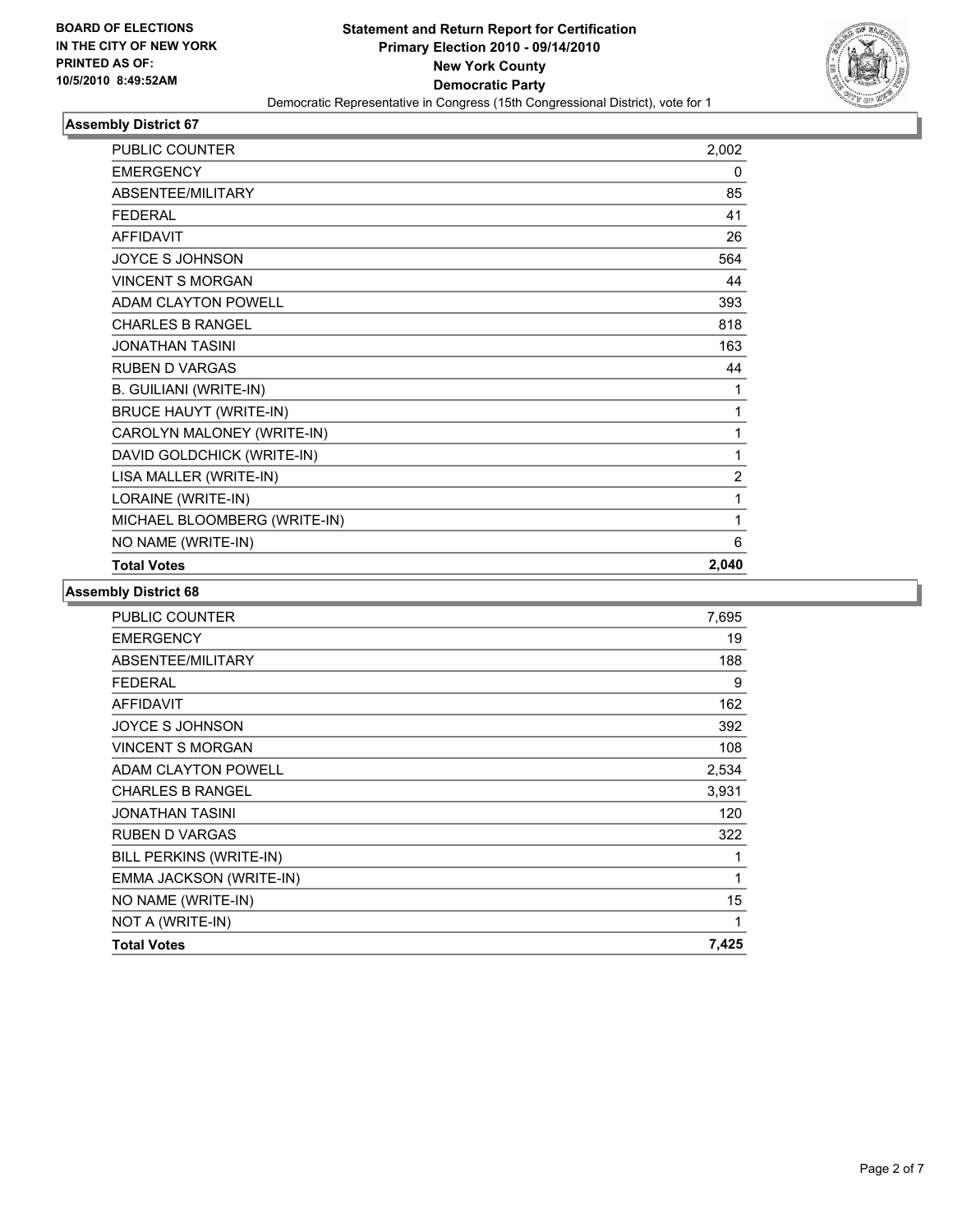

| PUBLIC COUNTER                | 13,567 |
|-------------------------------|--------|
| <b>EMERGENCY</b>              | 34     |
| ABSENTEE/MILITARY             | 285    |
| <b>FEDERAL</b>                | 158    |
| <b>AFFIDAVIT</b>              | 197    |
| <b>JOYCE S JOHNSON</b>        | 3,333  |
| <b>VINCENT S MORGAN</b>       | 278    |
| <b>ADAM CLAYTON POWELL</b>    | 2,221  |
| <b>CHARLES B RANGEL</b>       | 5,969  |
| <b>JONATHAN TASINI</b>        | 1,282  |
| <b>RUBEN D VARGAS</b>         | 433    |
| ALAN LANE (WRITE-IN)          | 1      |
| DAVID DINKINS (WRITE-IN)      | 1      |
| DINO (WRITE-IN)               | 1      |
| <b>GUS HALL (WRITE-IN)</b>    | 1      |
| KATHLEEN CARPENTER (WRITE-IN) | 1      |
| MIKE DAVIS (WRITE-IN)         | 1      |
| N. ZALSEN (WRITE-IN)          | 1      |
| NO NAME (WRITE-IN)            | 8      |
| RYAN BRUMBERG (WRITE-IN)      | 1      |
| <b>Total Votes</b>            | 13,532 |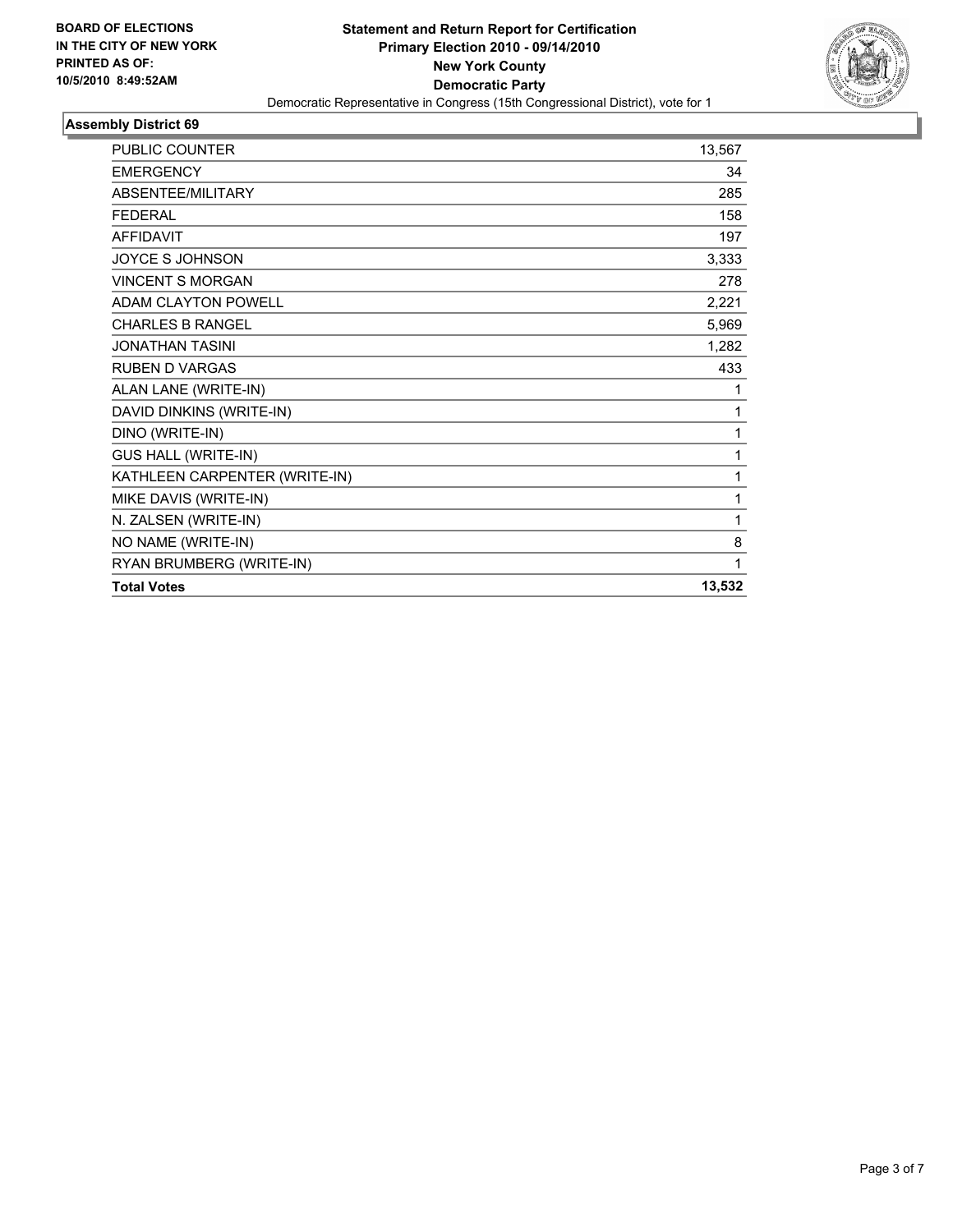

| <b>PUBLIC COUNTER</b>           | 10,319 |
|---------------------------------|--------|
| <b>EMERGENCY</b>                | 11     |
| ABSENTEE/MILITARY               | 242    |
| <b>FEDERAL</b>                  | 30     |
| <b>AFFIDAVIT</b>                | 226    |
| <b>JOYCE S JOHNSON</b>          | 756    |
| <b>VINCENT S MORGAN</b>         | 410    |
| ADAM CLAYTON POWELL             | 2,374  |
| <b>CHARLES B RANGEL</b>         | 6,444  |
| <b>JONATHAN TASINI</b>          | 200    |
| <b>RUBEN D VARGAS</b>           | 298    |
| ALGDR (WRITE-IN)                | 1      |
| CAROLE A. NELSON (WRITE-IN)     | 1      |
| CAROLYN SIMS (WRITE-IN)         | 1      |
| CHREN (WRITE-IN)                | 1      |
| CLYDE WILLIAMS (WRITE-IN)       | 2      |
| CRAIG SEYBY (WRITE-IN)          | 1      |
| CRAIG SLAY (WRITE-IN)           | 1      |
| ESPILAT (WRITE-IN)              | 1      |
| <b>GRACE TROTMAN (WRITE-IN)</b> | 1      |
| <b>GRAIG SCHELY (WRITE-IN)</b>  | 1      |
| MARQUIS DEVEROUX (WRITE-IN)     | 1      |
| NO NAME (WRITE-IN)              | 20     |
| TWANA ADAMS (WRITE-IN)          | 2      |
| <b>Total Votes</b>              | 10,516 |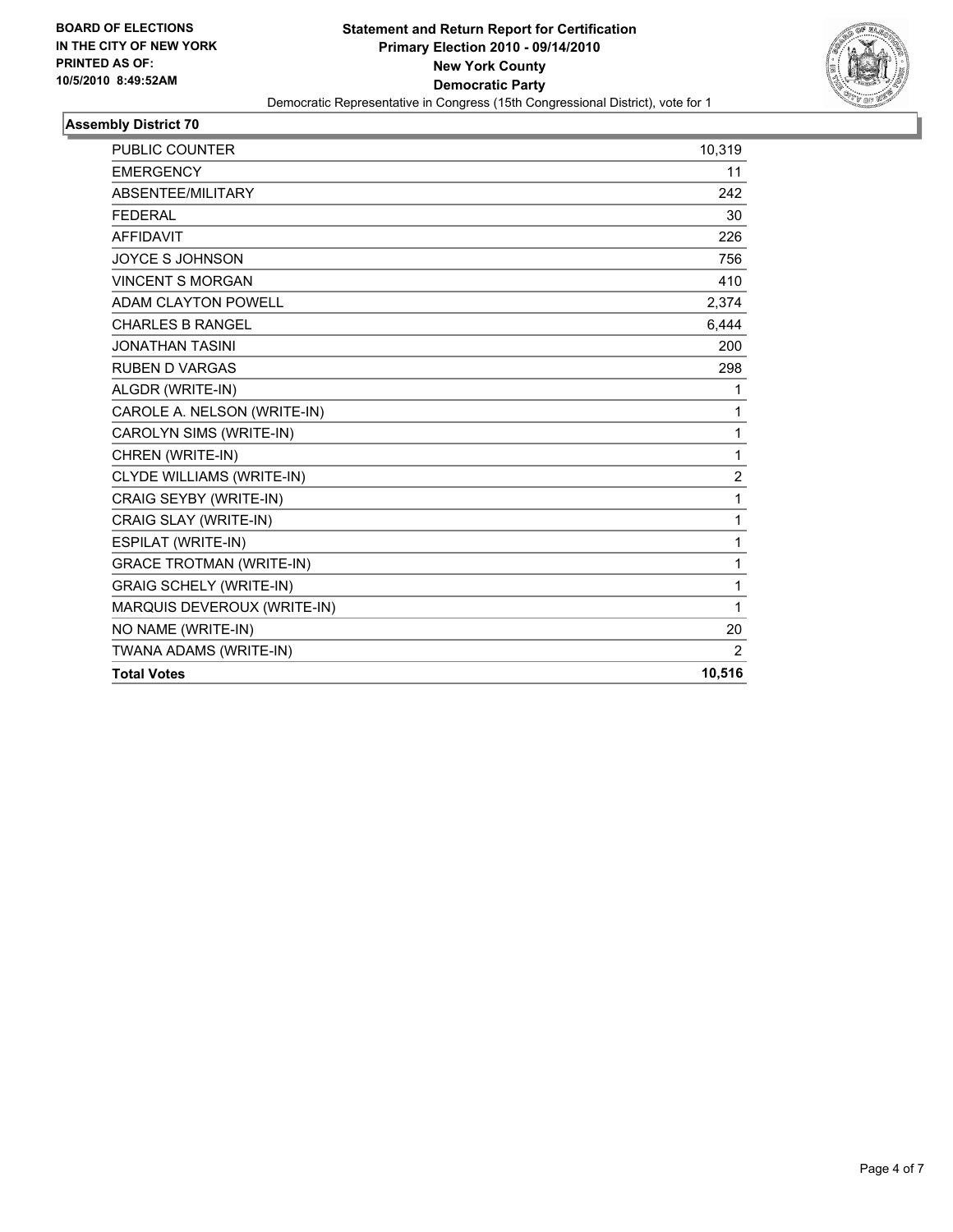

| PUBLIC COUNTER                        | 10,766 |
|---------------------------------------|--------|
| <b>EMERGENCY</b>                      | 0      |
| ABSENTEE/MILITARY                     | 184    |
| <b>FEDERAL</b>                        | 59     |
| <b>AFFIDAVIT</b>                      | 183    |
| <b>JOYCE S JOHNSON</b>                | 1,005  |
| <b>VINCENT S MORGAN</b>               | 236    |
| <b>ADAM CLAYTON POWELL</b>            | 2,454  |
| <b>CHARLES B RANGEL</b>               | 5,584  |
| <b>JONATHAN TASINI</b>                | 567    |
| <b>RUBEN D VARGAS</b>                 | 621    |
| ADRIAN ESPALLAT (WRITE-IN)            | 1      |
| ADRIANO ESPAILLAT (WRITE-IN)          | 1      |
| BILL PINKEN (WRITE-IN)                | 1      |
| DANA WINDSOR (WRITE-IN)               | 1      |
| DOMINGO M. FLORES (WRITE-IN)          | 1      |
| <b>GREGORY H WOODS III (WRITE-IN)</b> | 1      |
| JULISSA GOMEZ (WRITE-IN)              | 1      |
| LAZIO (WRITE-IN)                      | 1      |
| MARK LEVINE (WRITE-IN)                | 1      |
| NO NAME (WRITE-IN)                    | 32     |
| PETER FRANKEL (WRITE-IN)              | 1      |
| TIMOTHY HONEY (WRITE-IN)              | 1      |
| TODD VAL CONSOLO (WRITE-IN)           | 1      |
| <b>Total Votes</b>                    | 10,511 |

| PUBLIC COUNTER                          | 8,253           |
|-----------------------------------------|-----------------|
| <b>EMERGENCY</b>                        | 0               |
| ABSENTEE/MILITARY                       | 57              |
| <b>FEDERAL</b>                          | 53              |
| <b>AFFIDAVIT</b>                        | 113             |
| <b>JOYCE S JOHNSON</b>                  | 394             |
| <b>VINCENT S MORGAN</b>                 | 134             |
| ADAM CLAYTON POWELL                     | 1,858           |
| <b>CHARLES B RANGEL</b>                 | 3,355           |
| <b>JONATHAN TASINI</b>                  | 302             |
| <b>RUBEN D VARGAS</b>                   | 985             |
| ANYONE EXCEPT CHARLES RANGEL (WRITE-IN) | 1               |
| <b>JULISSA GOMEZ (WRITE-IN)</b>         | 1               |
| N. ZALSEN (WRITE-IN)                    | 1               |
| NO NAME (WRITE-IN)                      | 12 <sup>°</sup> |
| NONE (WRITE-IN)                         | 1               |
| <b>Total Votes</b>                      | 7,044           |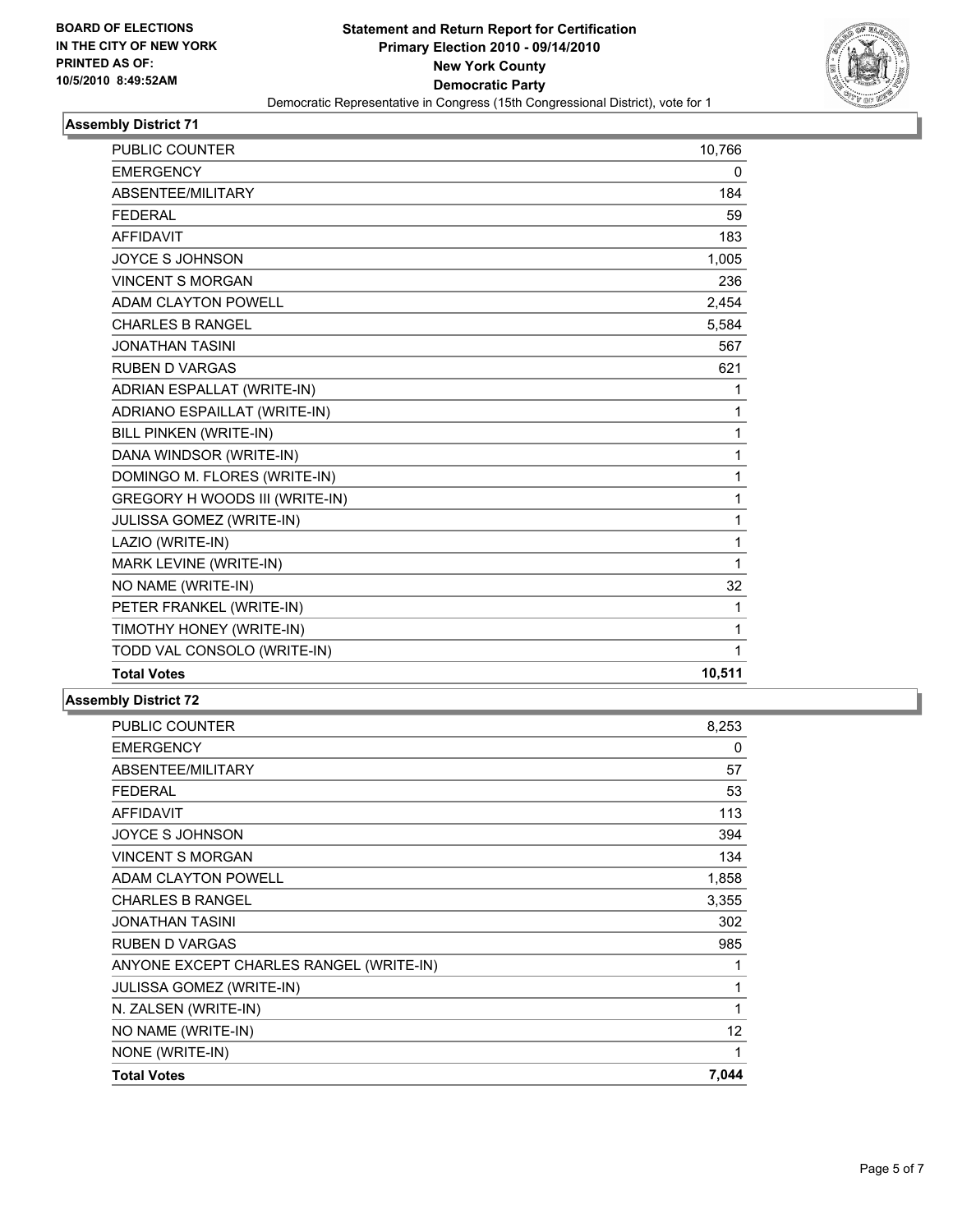

### **Total for Democratic Representative in Congress (15th Congressional District) - New York County**

| PUBLIC COUNTER                          | 52,602         |
|-----------------------------------------|----------------|
| EMERGENCY                               | 64             |
| ABSENTEE/MILITARY                       | 1,041          |
| <b>FEDERAL</b>                          | 350            |
| <b>AFFIDAVIT</b>                        | 907            |
| <b>JOYCE S JOHNSON</b>                  | 6,444          |
| <b>VINCENT S MORGAN</b>                 | 1,210          |
| <b>ADAM CLAYTON POWELL</b>              | 11,834         |
| <b>CHARLES B RANGEL</b>                 | 26,101         |
| <b>JONATHAN TASINI</b>                  | 2,634          |
| <b>RUBEN D VARGAS</b>                   | 2,703          |
| ADRIAN ESPALLAT (WRITE-IN)              | 1              |
| ADRIANO ESPAILLAT (WRITE-IN)            | 1              |
| ALAN LANE (WRITE-IN)                    | 1              |
| ALGDR (WRITE-IN)                        | 1              |
| ANYONE EXCEPT CHARLES RANGEL (WRITE-IN) | 1              |
| <b>B. GUILIANI (WRITE-IN)</b>           | 1              |
| BILL PERKINS (WRITE-IN)                 | 1              |
| BILL PINKEN (WRITE-IN)                  | 1              |
| <b>BRUCE HAUYT (WRITE-IN)</b>           | 1              |
| CAROLE A. NELSON (WRITE-IN)             | 1              |
| CAROLYN MALONEY (WRITE-IN)              | 1              |
| CAROLYN SIMS (WRITE-IN)                 | 1              |
| CHREN (WRITE-IN)                        | 1              |
| CLYDE WILLIAMS (WRITE-IN)               | $\overline{2}$ |
| CRAIG SEYBY (WRITE-IN)                  | 1              |
| CRAIG SLAY (WRITE-IN)                   | 1              |
| DANA WINDSOR (WRITE-IN)                 | 1              |
| DAVID DINKINS (WRITE-IN)                | 1              |
| DAVID GOLDCHICK (WRITE-IN)              | 1              |
| DINO (WRITE-IN)                         | 1              |
| DOMINGO M. FLORES (WRITE-IN)            | 1              |
| EMMA JACKSON (WRITE-IN)                 | 1              |
| ESPILAT (WRITE-IN)                      | 1              |
| <b>GRACE TROTMAN (WRITE-IN)</b>         | 1              |
| <b>GRAIG SCHELY (WRITE-IN)</b>          | 1              |
| GREGORY H WOODS III (WRITE-IN)          | 1              |
| GUS HALL (WRITE-IN)                     | 1              |
| JULISSA GOMEZ (WRITE-IN)                | 2              |
| KATHLEEN CARPENTER (WRITE-IN)           | 1              |
| LAZIO (WRITE-IN)                        | 1              |
| LISA MALLER (WRITE-IN)                  | 2              |
| LORAINE (WRITE-IN)                      | 1              |
| MARK LEVINE (WRITE-IN)                  | 1              |
| MARQUIS DEVEROUX (WRITE-IN)             | 1              |
| MICHAEL BLOOMBERG (WRITE-IN)            | 1              |